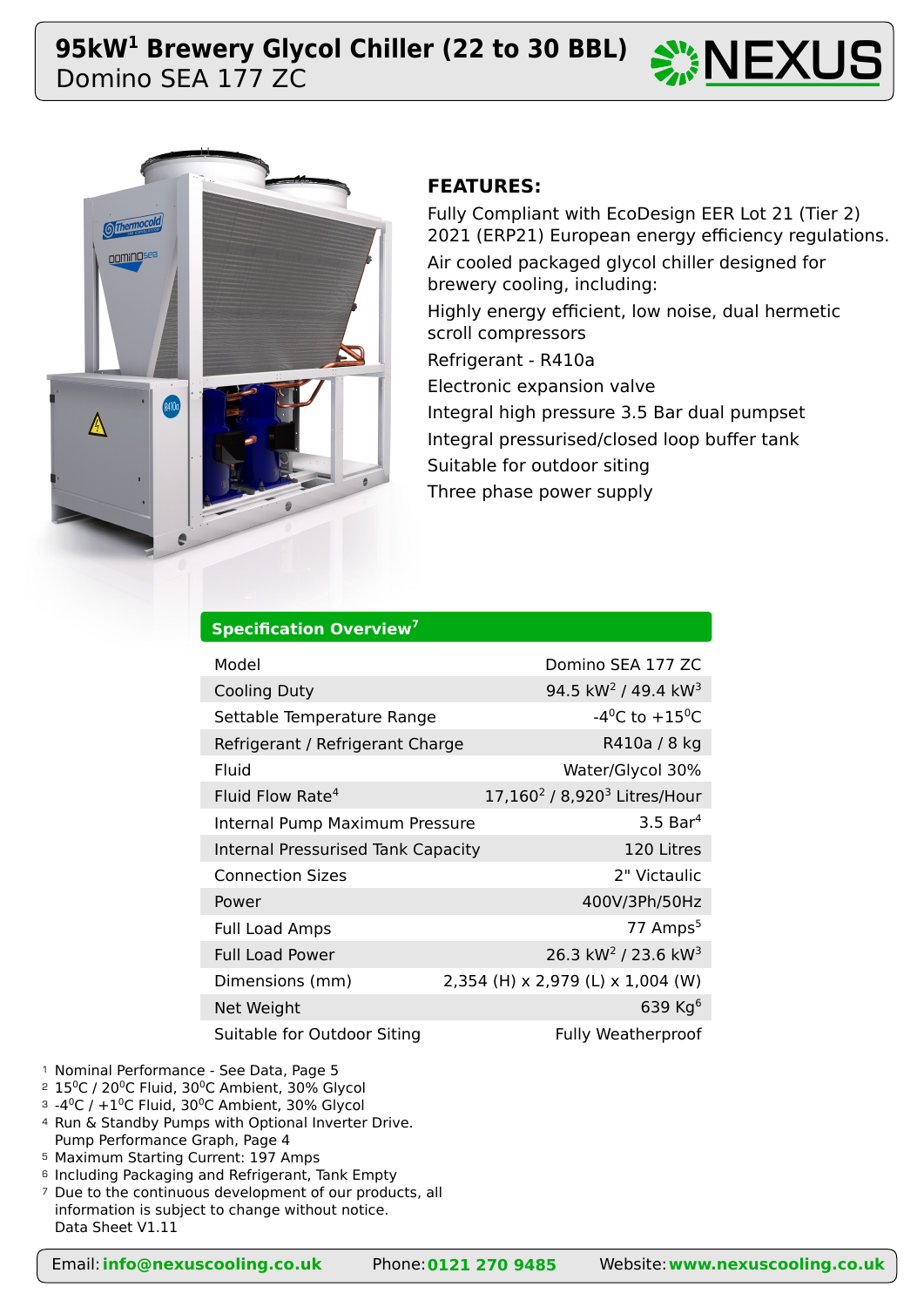# Domino SEA 177 ZC **95kW Brewery Glycol Chiller (22 to 30 BBL)**



## **Dimensions**

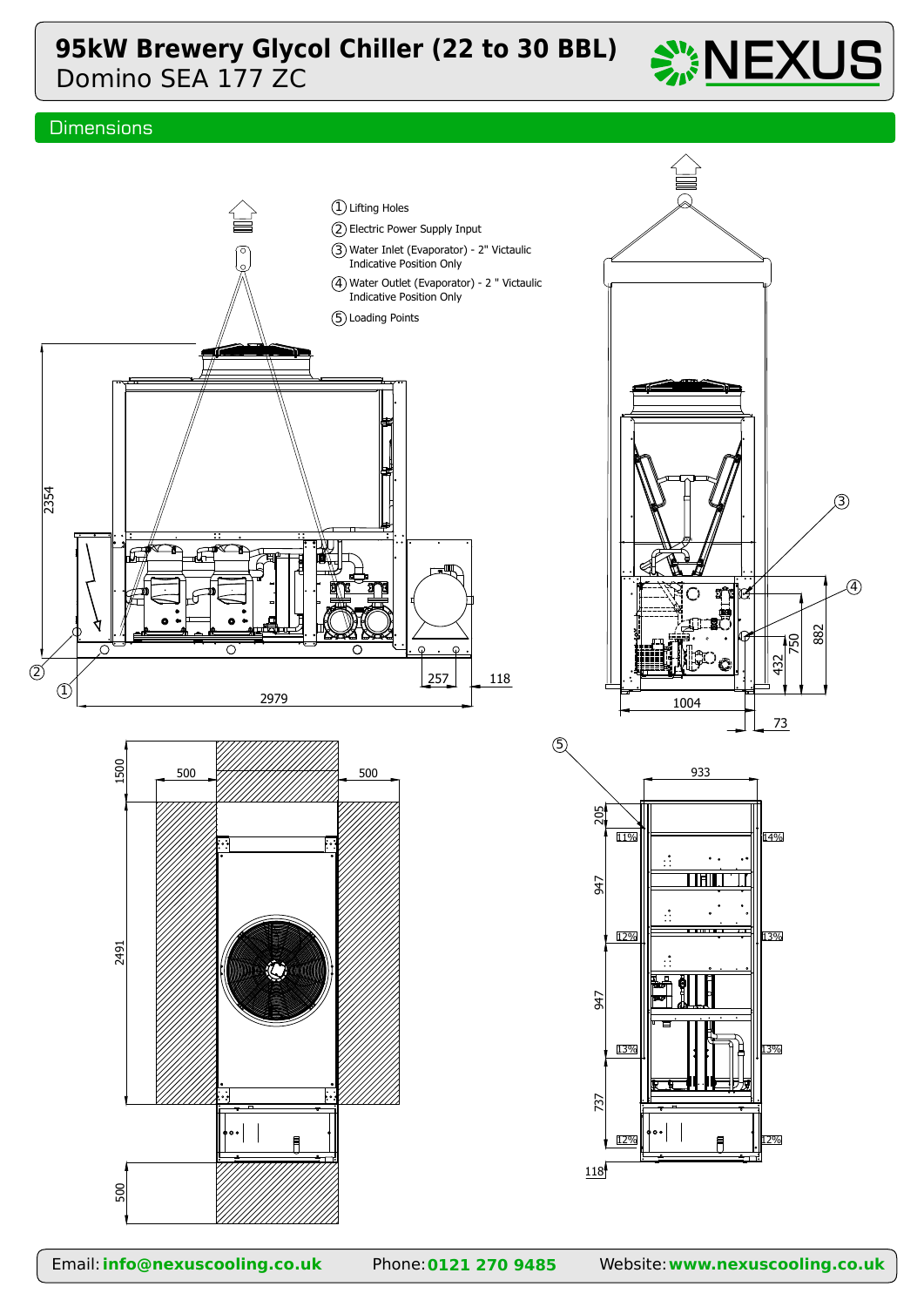

### **GENERAL DESCRIPTION**

The Domino SEA 177 is an efficient, reliable and versatile air cooled glycol chiller, intended for brewery cooling in a pressurised closed loop system. Compliant with ECODESIGN ENER LOT21 - Tier 2 (2021) European energy efficiency regulations (ERP21), the unit has two hermetic scroll compressors, microchannel condenser coils, one EC (Electronically Commutated) axial fan and is designed for outdoor installation.

#### **FRAME**

The casing is made with heavy gauge galvanized steel. The powder coated anti-corrosive treatment over the entire frame provides long lasting resistance for outdoor installation, even in aggressive environmental conditions.

#### **REFRIGERANT CIRCUIT**

The R410a based refrigerant circuit is constructed entirely with copper tubing. It includes an electronic expansion valve, filter dryer, sight glass, liquid line solenoid valve and shut-off valve, high and low pressure switches and a relief valve on the high pressure line.

#### **COMPRESSORS**

The unit is equipped with two hermetic scroll compressors.

#### **ELECTRONIC EXPANSION VALVE**

The electronic expansion valve minimises the time taken to react to load variations, and optimises the superheat to the evaporator to ensure the best possible energy efficiency.

#### **CONDENSER**

The air-cooled condenser uses microchannel coils with aluminum fins. This provides a number of significant benefits:

- It reduces the refrigerant charge by up to 37% compared with a conventional Al-Cu condenser.
- The heat transfer surface is greatly increased, so these heat exchangers provide higher performance and are more compact than conventional tube & fin condensers. -
- Significant weight reduction which reduces cost, maintenance time and  $CO<sub>2</sub>$  transport emissions. -
- Made entirely of 100% recyclable aluminum, to fully respect and protect the environment. -

Optional anti-corrosion coatings are available to protect the coils if required.

#### **EVAPORATOR**

Direct expansion, stainless steel AISI 316 brazed plate heat exchanger, externally insulated with closed cell anticondensation material and equipped with water differential pressure switch and antifreeze protection electric heater.

#### **FAN**

The electronically commutated (EC) Class F, IP55 condenser fan uses motors equipped with variable speed control, permanently lubricated ball bearings and external overload protection.

#### **INTEGRAL PUMPS AND TANK**

Includes two high capacity water pumps, shut off valves, check valves and drain valves.

The 120 litre water tank includes safety, relief and drain valves together with an expansion vessel. It is made from black steel sheet, finishing with anti-corrosion treatment and painting. The thermal and condensation insulation is protected by a water and scratch-resistant external coating. Tanks are individually pressure tested to 9 bar to guarantee a working pressure up to 3,5 bar.

#### **RUBBER VIBRATION DAMPERS**

These are placed between the unit base and the support structure to prevent the transmission of vibration and noise.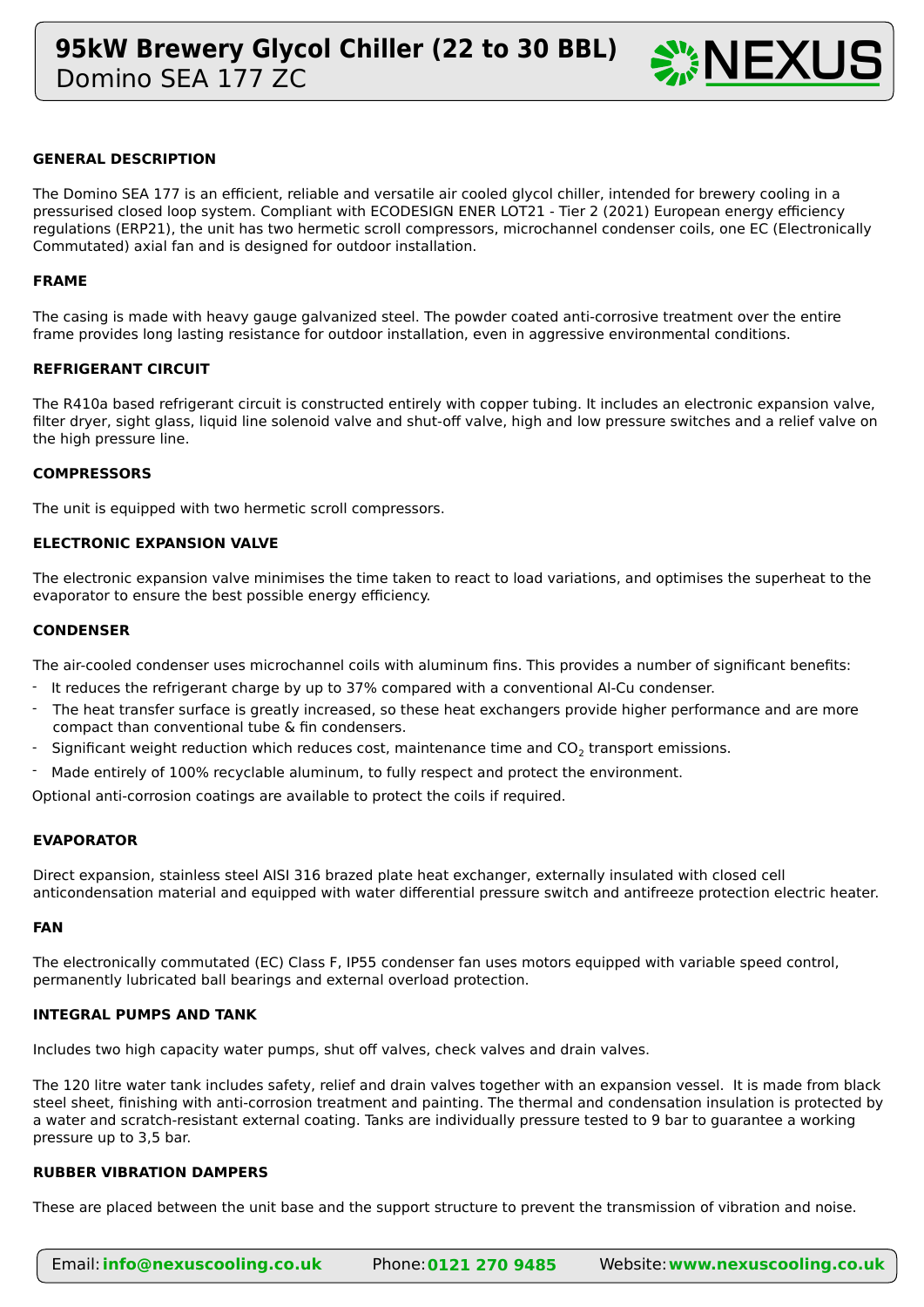

### **ELECTRICAL PANEL**

The electrical control panel is compliant with CEI EN 60204-1 (CEI44-5: CEI EN 62061), is mounted inside the unit and includes:

- Safety locked main switch.
- Fuses and contactors for compressors and fans.
- Fuses for 220V and 24V auxiliary circuits.
- Transformer for auxiliary circuit power supply.
- Start up contactors for compressors, pumps and fans

The unit is equipped with numbered cables, designed for operation up to  $55^{\circ}$ C

### **MICROPROCESSOR**

The Domino SEA 177 is controlled by a 256 bit programmable microcontroller with a low reflection LCD user interface equipped with eight function keys and display icons. The microcontroller controls the water temperature, antifreeze protection, compressor timing, compressor automatic starting sequence, alarm reset, alarms and operation LEDs.

It can be connected with a Building Management System (MBS) via an integrated RS485/Modbus interface. It also provides an interface with I/O expansion modules via CanBus, can be controlled by voltage free contacts and suports Ethernet RJ45 for remote control of the unit. A USB port enables upload of parameter files, system files and firmware, and download of alarm history and parameter files.

#### **CONTROL AND PROTECTION**

The microcontroller protects numerous features of the unit including, low evaporating pressure/high condensing pressure, high temperature of the compressor, pump and fan motor windings, reverse rotation for each compressor, insufficient water flow, evaporator outlet water temperature too low or inlet water temperature too high and low pressure difference between discharge and suction (to ensure correct compressor lubrication).

### **SOUND LEVELS**

| Sound Level | 63 Hz | 125 Hz | 250 Hz | 500 Hz | 1 kHz | 2 kHz | 4 kHz | 8 kHz |              |    |
|-------------|-------|--------|--------|--------|-------|-------|-------|-------|--------------|----|
| $Lw$ dB     | 92    | 88     | 84     | 80     |       | 75    | 69    | 64    | Lw total dBa | 83 |
| $Lp$ dB     | 60    | 56     | 52     | 48     | 45    | 43    | 37    | 32    | Lp total dBa | 51 |

#### **OPERATING RANGE PUMP CURVE**